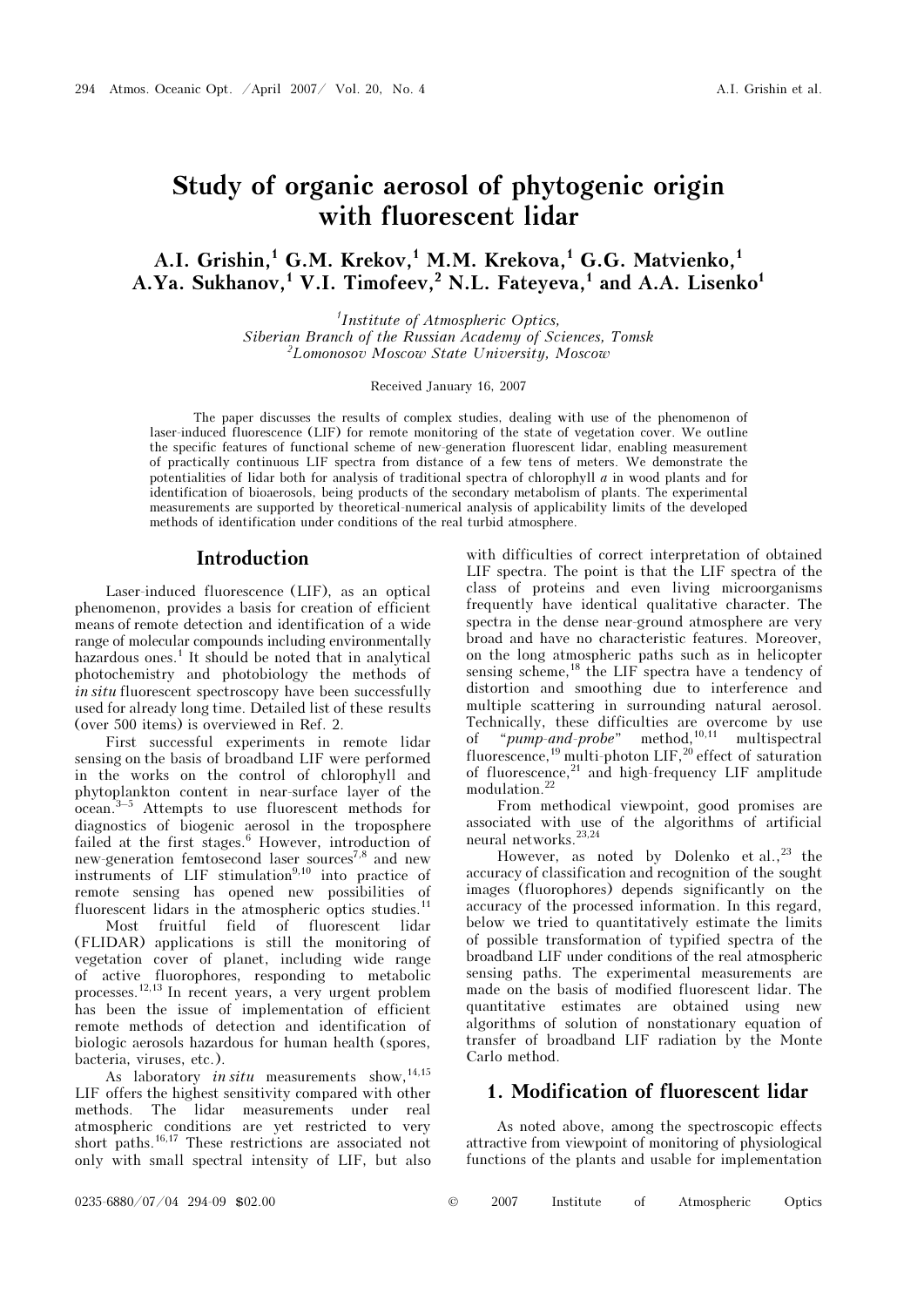in lidar systems, we should highlight the methods of analysis of fluorescence of plant tissues. In particular, the fluorescence of chlorophyll is widely used for analysis of photosynthetic system of plants. The photosynthetic function of the leaf and its pigment system are characterized by high variability degree. These variations are associated with regularities of ontogenesis of the leaf and wood organism and with influence of extremal environmental factors, substantially altering the magnitude and rhythm of growth processes, intensity of photosynthesis, and characteristics of pigment system.

The plant pigment system and, in particular, the chlorophyll content, besides being the criterion of plant assessment, simultaneously indirectly characterizes the state of environment. This indicates that the use of this characteristic as a marker parameter is promising. Modern methods of the biochemical determination of the quantitative chlorophyll content are quite laborious and time consuming. In addition, during determination of chlorophyll content in different dissolutions, there takes place the breakup of the native structure of leaf pigment system, creating difficulties in interpretation of the obtained results. Recently, of concern has been the problem of quantitative remote control of content and dynamics of variations of the secondary metabolites within the vegetation cover, which reflect the conditions of plant development. All this indicates that new methods should be invoked in the context of fast monitoring of the state and organization of plant pigment system.

First remote measurements of laser-induced fluorescence of chlorophyll of wood plants were performed by ourselves with use of lidar, recording LIF signals at fixed wavelengths 532, 685, and 740 nm.16,26 The latter two wavelengths are associated with fluorescence of chlorophyll of  $a$  and  $b$  types respectively.

This prototype of fluorescent lidar<sup>16,26</sup> operated as follows. The pulse of radiation at wavelength 532 nm (the second harmonic for yttrium aluminum garnet) is directed to the sensed volume. Under influence of the incident light in Stokes region of the spectrum, spontaneous fluorescence of an element of vegetation cover or aerosol of phytogenic origin is excited. Part of the radiation is intercepted with use of receiving telescope and is directed via fiber to the input of spectrophotometer, assembled according to the autocollimation scheme. As a result, we obtained quite abundant data on dynamics of the behavior of fluorescent characteristics for typical representatives of the wood plants of Siberian region: cedar, pine, and birch. The samples were placed at distance 70 m from the laser radar and exposed to illumination on average twice weekly during dark part of the day. We observed the variations of fluorescent characteristics of chlorophyll from time of cutting the samples to the stage corresponding to complete fading of the plants. A total of 35 measurement cycles were performed, and the samples were changed 6 times for period from April 20 to September 23, 1999.

To obtain larger information and, primarily, to increase the spectral capabilities of lidar, we tried to perform its cardinal modification.<sup>36</sup> Below we will address most notable points of this modification.

 In initial lidar version, the receiving-transmitting part was assembled according to biaxial scheme, based on the glass optics. Mainly, this was because we used as the source of radiation the first and second harmonics of laser based on yttrium aluminum garnet (YAG) with the corresponding wavelengths 1064 and 532 nm, while the luminescence spectrum was measured in the region 670–850 nm.

#### Specifications of the initial lidar version

| Energy of laser pulse                |           |
|--------------------------------------|-----------|
| (first harmonic), mJ                 | $10 - 20$ |
| Wavelength of radiation, nm          | 1064, 532 |
| Duration of radiation pulses, ns     | $10 - 15$ |
| Divergence of radiation beam, mrad   |           |
| Diameter of receiving telescopes, cm | 15        |
| Field of view angle, mrad            | 9         |
| ADC digit capacity, bit              |           |
| Discretization frequency, MHz        | 20        |
|                                      |           |

A modified version of the fluorescent lidar is based on the mirror optics and assembled according to the coaxial scheme. Glass optics was changed to the mirror one due to widening the spectral range of both laser radiation and fluorescent signal from visible to ultraviolet range (the reasons are explained below). The use of coaxial scheme instead of biaxial one partially resolves difficulties associated with determination of the lidar form-factor. To widen the functional range of the lidar operation, ultraviolet channels of excitation, 266 and 355 nm, have been realized, allowing a considerably increase of the range of the studied fluorophores. The spectral sweep unit of the received LIF signal is activated. The functional scheme of the modified fluorescent lidar is presented in Fig. 1.

The transmitting part consists of the laser emitter, collimator expanding the laser beam, and plane mirrors ensuring coaxiality in adjustment of optical axes of the transmitter and the receiver. The receiving part is presented by the Cassegrain telescope, formed by a parabolic mirror and a counter-reflecting mirror.

 The whole receiving-transmitting unit is placed on rotating mechanical column, representing the main element of the guidance system (GS). By controlling the rotation of column and scan in elevation angle of receiver-transmitter, the pointing in a given direction or observations in a chosen region of threedimensional space is conducted. In addition, during measurement GS maintains the axis of directional pattern of the receiving-transmitting channel at a given point of the space with the required accuracy.

 The laser source radiation is directed through the collimator and plane mirrors to the object under study. Radiation from the object is received by telescope and, via fiber, is transferred to the spectral selector, formed by the own collimator and diffraction grating.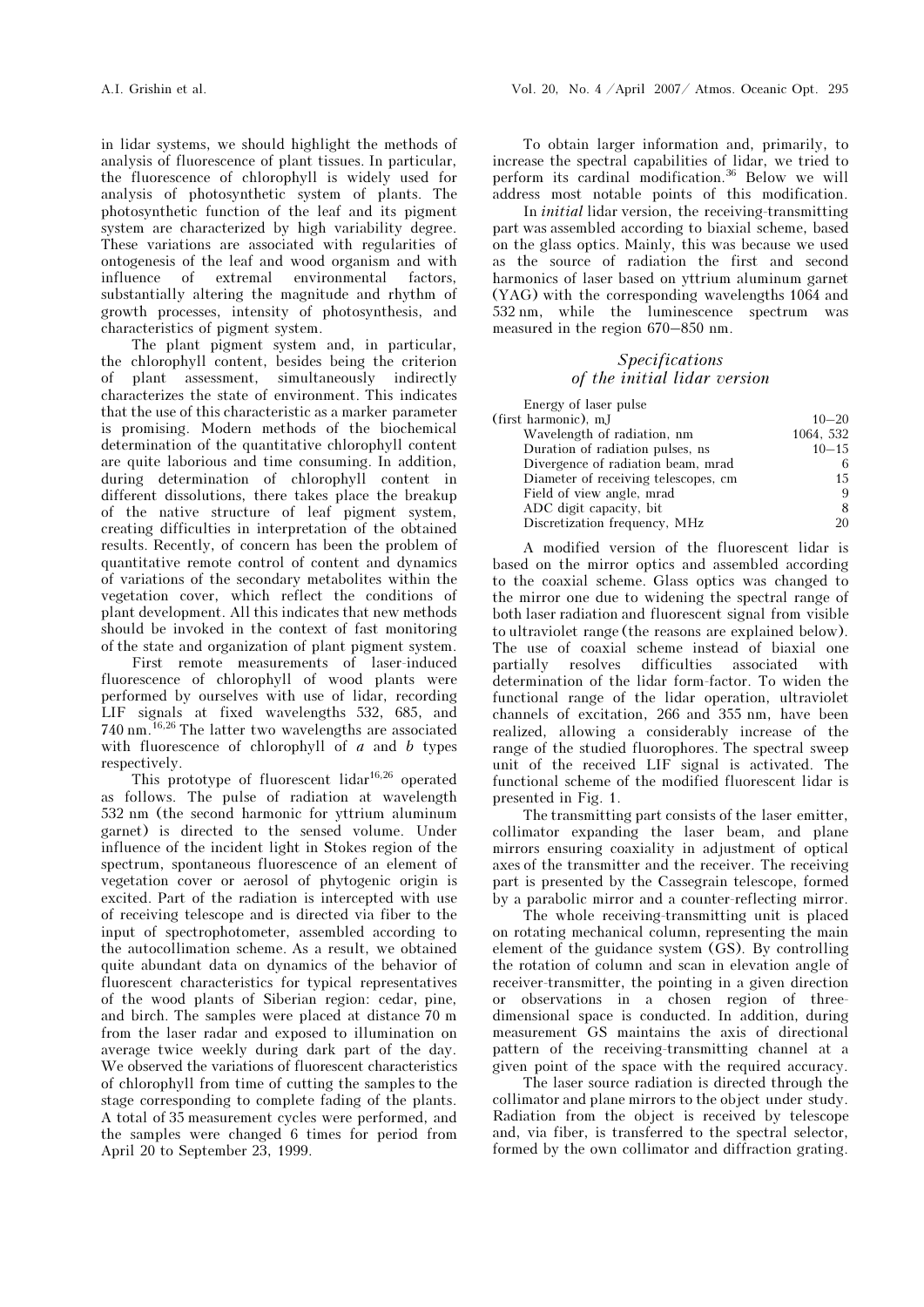

Fig. 1. Functional scheme of modified fluorescent lidar: 1 is receiver-transmitter; 2 is counter-reflector of receiving telescope; 3 is parabolic mirror; 4 is laser emitter; 5 is collimator; 6 is plane mirror; 7 is power supply of laser; 8 is hoses of laser cooling; 9, 9' are fibers; 10 is objective of the polychromator; 11 is diffraction grating; 12 14 is PMT; 15 is bleeder; 16 is polychromator; 17 is power supply of PMT;  $\overline{78}$  is ADC; 19 is computer; 20 is rotating column.

Radiation, decomposed to wavelengths, is directed via fibers to photodetector unit composed of a number of PMTs. The electric signals, produced by PMT, are converted in the analog-to-digital converter and go to computer for final processing.

Noteworthy, when a chamber on the basis of a charge-coupled device (CCD) array is used, its connection to the output of the polychromator is direct, i.e., free of additional fibers.

### Specifications of the modified lidar

| Energy of laser pulse               |                     |
|-------------------------------------|---------------------|
| (first harmonic), mJ                | $10 - 20$           |
| Wavelength of radiation, nm         | 1064, 532, 355, 266 |
| Duration of radiation pulses, ns    | $5 - 15$            |
| Divergence of radiation beam, mrad  |                     |
| Diameter of receiving telescope, cm | 20                  |
| Relative orifice                    | $1 - 5$             |
| Field of view angle, mrad           | $\overline{2}$      |
| ADC digit capacity, bit             | 16                  |
| Discretization frequency, MHz       | 100                 |

## 2. Biophysical aspects of laser-induced fluorescence

When designing and improving the fluorescent lidar, we pursued the possibility of simultaneous

measurement of optical characteristics of vegetation, its secondary metabolites, and, at the final stage, bioaerosols. In this case, the wavelength of radiation turns to be the most important parameter of the laser radar.

When plants are exposed to UV or visible laser radiation, the fluorescence of green leafs is caused by luminescing substances of plant cells, main of which are chlorophylls, phycobilines, alkaloids, and flavonoids. A typical spectrum of green leaf fluorescence<sup>27</sup> in the case of its excitation by a 355 nm laser is shown in Fig. 2.

The spectral intensity of LIF emission from cells in the blue–green region is determined by different groups of luminescing substances. These substances include caratinoids and tryptophan-containing albumens, fluorescing in the region 420–460 nm, and oxidized flavoproteins and coenzymes (400–500 nm), as well as the products of lipid peroxidizing (lipofuscin) 500–630 nm. From record of the fluorescent spectrum we see that it also has a characteristic maxima at 685 and 740 nm. It is well known that the 685 nm band belongs to pigmentalbuminous compounds of phytosystem II (PS II) of photosynthesizing system (PSS) of plant, and that the band in the region 740 nm is more complex and characterizes the work of PS I. Note that, due to absorption of light, PS I causes oxidizing of electron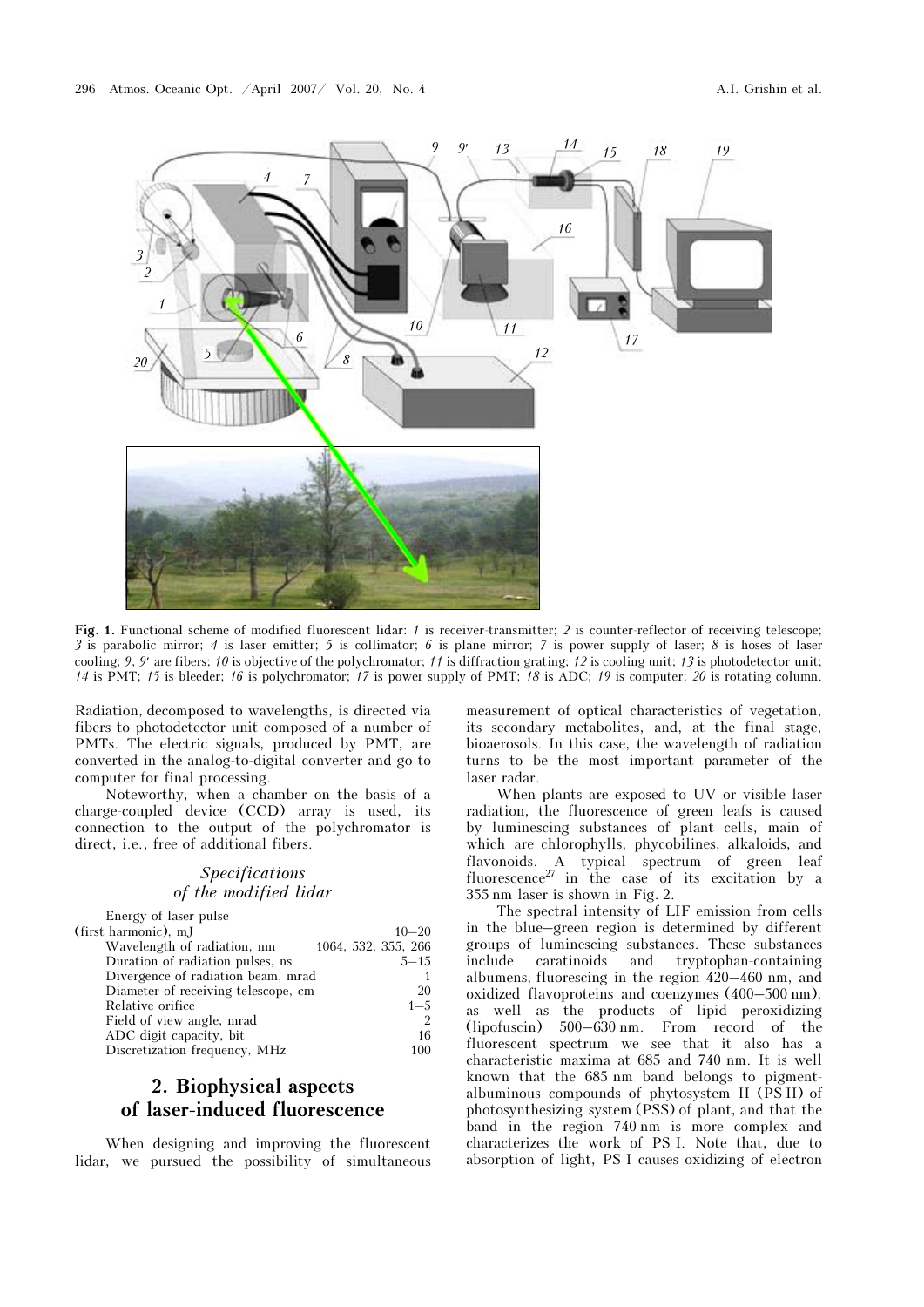carriers and recombination of nicotinamide-adenine dinucleotide phosphate (NADP), while FS II, due to absorption of light, ensures water decomposition with release of oxygen and recombination of electron carriers. The luminescence of photosynthesizing organisms is emitted by chlorophyll, the main pigment of PSS, responsible for the above-mentioned bands of 685 and 740 nm.



From the aforesaid it is clear that an excitation wavelength a little shorter than 670 nm is sufficient for observation of chlorophyll luminescence. At the same time, it is obvious that, to induce the luminescence spectra of albumens, radiation with wavelength no longer than 300 nm is required. It is well known, for instance, that most of the secondary metabolites effectively absorb in UV spectral range, and fluoresce in the near-UV and visible regions of the spectrum.

Thus, the optimal wavelength of laser source of fluorescent phytolidar must be in the range 260–270 nm. This requirement is ideally met by fourth harmonic of yttrium aluminum garnet laser at 266 nm. Therefore, in the modified version of the lidar, a provision was made for possibility of conversion of the main wavelength of YAG laser to both the second, third, and fourth harmonics. The latter was achieved by mounting an additional nonlinear element, based on BBO crystal, in the laser channel. Coefficient of conversion of the main harmonic to the fourth one is 10%.

# 3. Results of experimental measurements

In anthropogenic pollution of soils, a primary characteristic, even at small pollutant concentrations, is a change of fluorescent signal from tree crown. As was noted earlier, $^{28}$  deciduous plants have the highest sensitivity.

Figure  $3a$  presents the results of measurements of fluorescent signal from birch leafs at  $\lambda = 685$ and 740 nm.

Already the next day following the pollution of soil cover around birch root, the fluorescence signal,

induced by laser radiation of 532 nm, increases by more than a factor of two for 685 and by almost 50% for  $\lambda = 740$  nm. The period of plant adaptation to external effect lasts for 7–8 days, and then the level of fluorescence signals returns to initial values for both wavelengths. When the fourth harmonic of the YAG laser is used as a wavelength of excitation, aerosol of the phytogenic origin, having in its basis the products of the secondary metabolism, fluoresces more actively. The studied object was chosen to be the region over a separate tree (birch) at a distance of 70 m, and the height of the sensed region was 1 m higher than the tree crown. The intensity of release of the secondary metabolites positively correlates with degree of soil toxic pollution. However, the timescales of LIF growth, as a response to the toxic impact, are larger and equal to 5–7 days. At the same time, the



Fig. 3. Variation of fluorescence signal: from birch crown during anthropogenic pollution of soil by easily hydrolyzed nitrogen (*a*); and from aerosol component over birch during anthropogenic pollution of soils by derivatives of benzene (b).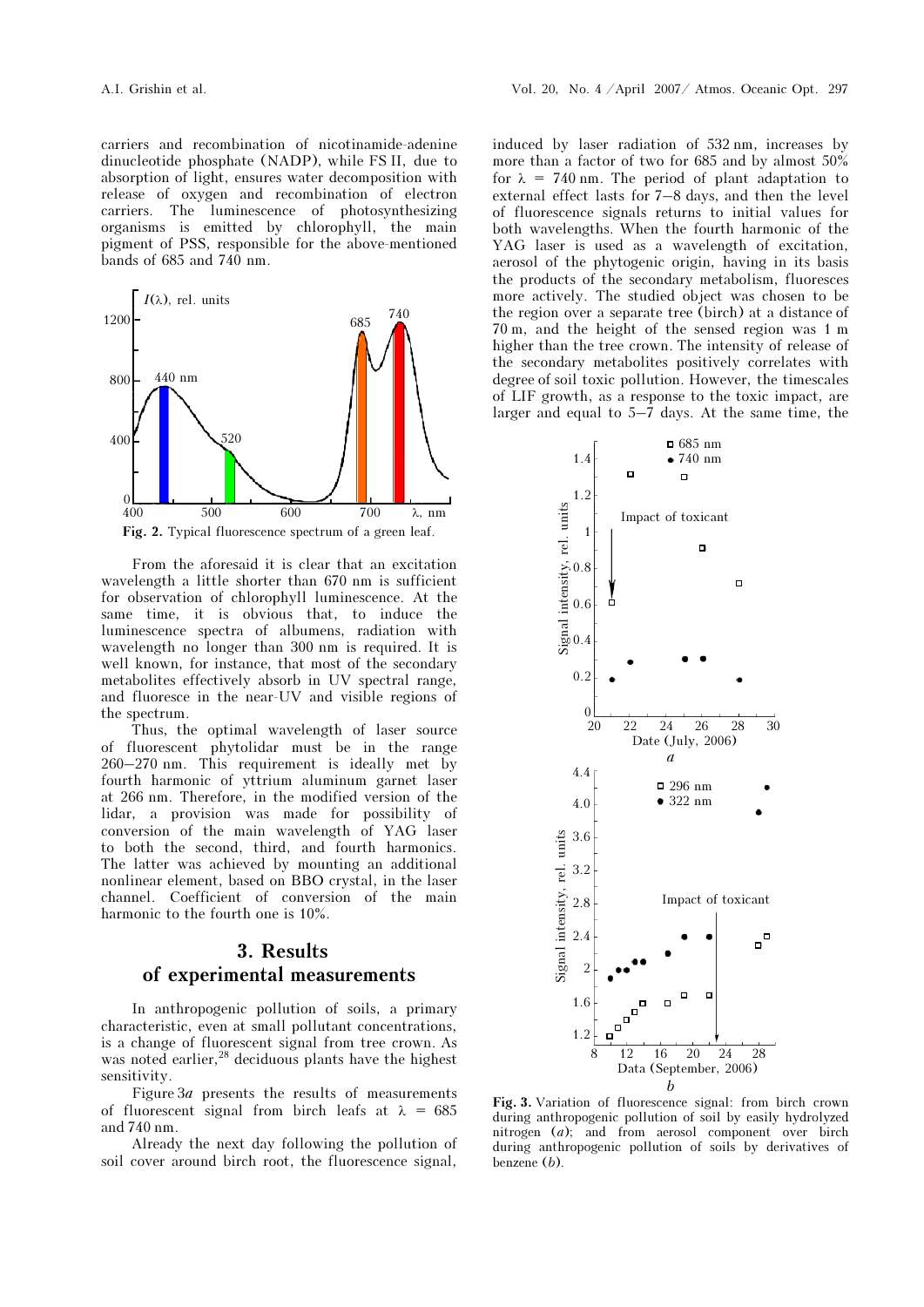LIF intensity increases less than for vegetation cover (in particular, at  $\lambda = 322$  nm). This increase was 60%; while at  $\lambda = 296$  nm, it was only 40% (Fig. 3b).

Thus, at anthropogenic pollution of soils, as the primary characteristic of the change of fluorescent component of signal from plant crown can be considered, followed by appearance of the secondary metabolites and, as a consequence, an increase of fluorescence signal from aerosol component in vicinity of the plant, further followed by a change of the structure of deciduous or coniferous cover. As a consequence, the return changes. The times of appearance of these features depend on concentrations of the polluting substance and the period between one and three days for fluorescence of the crown and between five and seven days for aerosol components. As was noted earlier,  $^{28}$  the change of the reflection coefficient is observed only for strong damages and can be recorded no sooner than 5 days after appearance of polluting substance in the soil.

Using  $\lambda = 266$  nm as an exciting radiation, we for the first time performed a series of measurements of entire fluorescence spectrum of the secondary metabolites in the range 270–335 nm for different plant physiological states. The measurements were performed every day starting from September 17, 2006, at nighttime, and their results are presented in Fig. 4. In order to create stress conditions, on September 23 we pour a large amount of toxicant on the ground below the tree. Until September 28, the mean level of fluorescence signal did not exceed the noise level characteristic for the period September 17–23. However, on September 28 and 29 the signal abruptly increased, especially in the spectral region 325 nm.



Fig. 4. A series of continuous spectra of fluorescence signal from the region above the birch, obtained in period September 17–29, 2005.

The qualitative analysis of the obtained family of the fluorescence spectra gave grounds to believe that the rapid increase of the LIF signals in the region 325 nm is associated with the increase of the concentration of 1H-Indole, one of the secondary metabolites typical in such cases, due to response of the birch to the stress effect. Then, for quantitative identification of LIF spectra, we used the results of the theory of the method of artificial neuron networks (ANN).

### 4. Identification of LIF spectra

In recent years, the method of artificial neural networks (ANN) was proved to be one of the most efficient tools of image recognition.<sup>23, 29</sup> Possibilities of the ANN method in solving one class of atmospheric optics problems were demonstrated in Refs. 30 and 31.

The neural networks represent a set of interrelated elements of neurons, each responding to the input impact with a certain output signal. Mathematically, a formal neuron can be described as follows:

$$
y = \phi\left(\sum_{i=1}^{N} w_i x_i + w_0\right),\tag{1}
$$

where *y* is the output signal of neuron;  $\phi$  is the activation function of neuron;  $w$  are the weighting coefficients;  $N$  is the number of inputs;  $x$  are the inputs; and  $w_0$  is the threshold coefficient.

The intensity spectrum values serve as the inputs of this neuron network. The network has one output, which shows the possibility of recognition; this output may take a real value from 0 to 1. The spectrum is assumed to be recognized if the value is larger than 0.7 and not recognized otherwise. For training of the network, an algorithm of backward error propagation with a cross-check on a test sample is applied. $32$ 

Separate results of identification are shown in Fig. 5.

Maximum of LIF spectral curves in the region 325 nm, obtained on September 28 and 29, are confidently identified as a manifestation of indol (see a reference laboratory spectrum in Fig. 5). The other curves did not pass the identification test. This may be due either to low level of concentration of bioaerosols or to a marked level of atmospheric noise. This problem will be again addressed in section 5.

Note that the training sample was created by deviating the parameters (halfwidth, amplitude, and center) of Gauss function from the initial spectrum by a certain small amount in percent of initial values  $(A_1 = 0.1 \cdot 10^{-2}, \quad h_1 = 0.1 \cdot 10^{-3}, \quad \sigma_1 = 0.2 \cdot 10^{-4};$  $A_2 = 0.2 \cdot 10^{-2}$ ,  $h_2 = 0.2 \cdot 10^{-3}$ ,  $\sigma_2 = 0.01 \cdot 10^{-2}$ ). It was assumed that in the case of identification, the network must output 0.95:

$$
f(x) = A_1 \exp\left(-\frac{(x - h_1)^2}{2\sigma_1^2}\right) + A_2 \exp\left(-\frac{(x - h_2)^2}{2\sigma_2^2}\right), (2)
$$

where  $A_1$  and  $A_2$  are the amplitudes of Gauss functions representing the spectrum;  $\sigma_1$  and  $\sigma_2$  are the halfwidths; and  $h_1$  and  $h_2$  are the centers.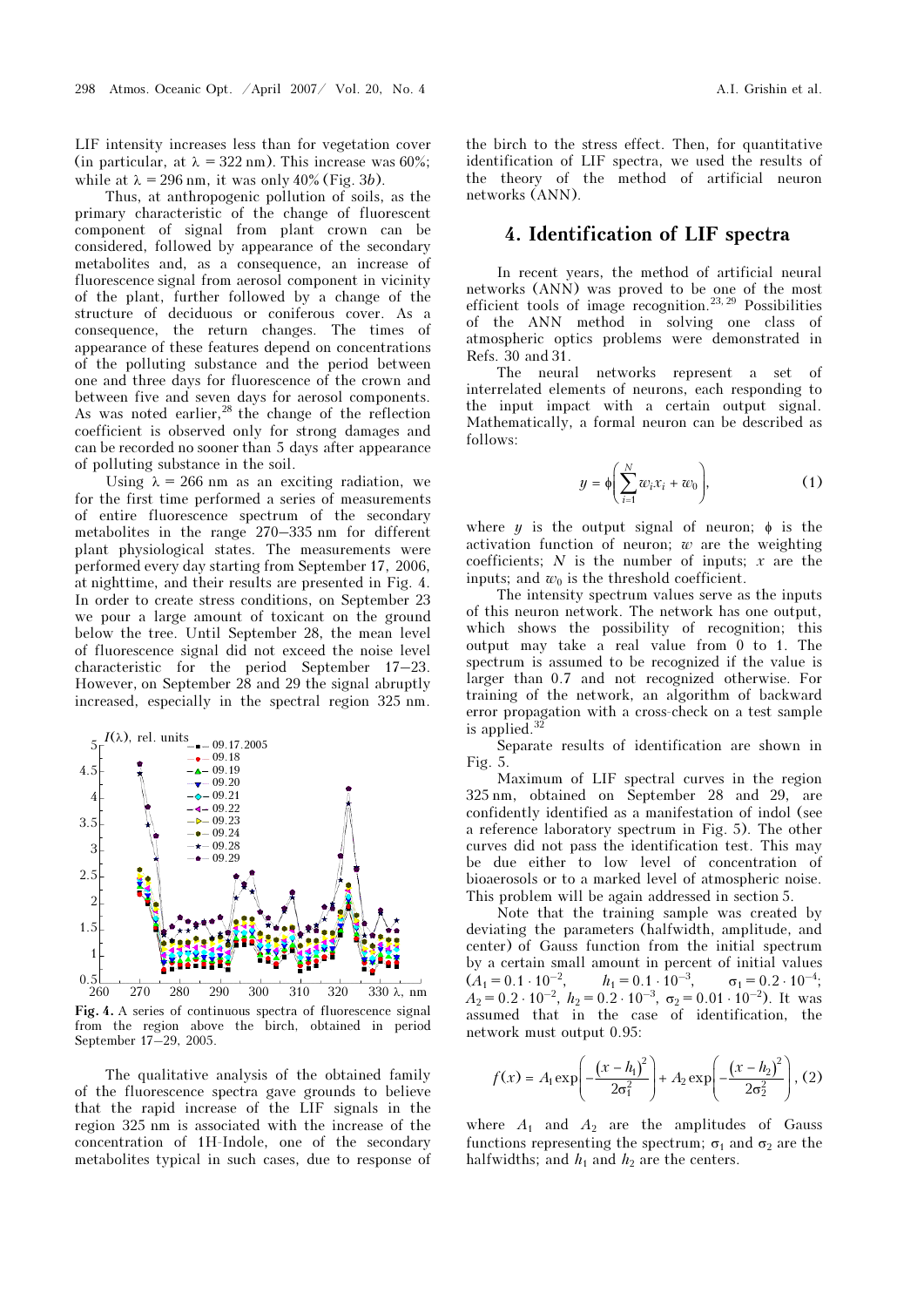

Fig. 5. Interface of identification of experimental spectrum, obtained on September 29, 2005 (see Fig. 4) by the ANN method.

## 5. Statistical modeling of laser-induced fluorescence of organic aerosol

The process of distribution of a short lidar signal at wavelengths of excitation of laser-induced fluorescence will be described following Ref. 25, by nonstationary radiative transfer equation (RTE) in −3D-space:

$$
c^{-1} \frac{\partial I(\mathbf{r}, \Omega, t)}{\partial t} + \Omega \nabla I(\mathbf{r}, \Omega, t) = -\sigma(\mathbf{r}, \lambda) I(\mathbf{r}, \Omega, t) + + \frac{1}{4\pi} \int_{4\pi} G_M(\mathbf{r}, \Omega', \Omega) I(\mathbf{r}, \Omega', t) d\Omega' + \Phi_0(\mathbf{r}, t),
$$
 (3)

where  $I(\mathbf{r}, \mathbf{\Omega}, t)$  is the intensity of radiation at wavelength  $\lambda$  at point  $\mathbf{r}(x,y,z)$  in direction  $\Omega$ ;  $G_M(\mathbf{r}, \Omega', \Omega)$  is the volume coefficient of the directional elastic scattering;  $\sigma(\lambda)$  is the total extinction coefficient at the wavelength  $\lambda$ , i.e.,

$$
\sigma(\lambda)=\alpha(\lambda)+\sigma_S(\lambda),
$$

where  $\alpha(\lambda) = \alpha_M(\lambda) + \alpha_F(\lambda)$ ,  $\alpha_M$  is the coefficient of absorption by particles of the medium due to thermal dissipation;  $\alpha_F(\lambda)$  is the absorption by fluorophores;  $\sigma_S(\lambda) = \sigma_M(\lambda) + \sigma_R(\lambda); \quad \sigma_M(\lambda)$  and  $\sigma_R(\lambda)$  are the coefficients of elastic and inelastic (Raman) scattering.

External source  $\Phi_0(\mathbf{r},t)$  excites fluorophores with absorption coefficient  $\alpha_F(\lambda)$  at the wavelength of laser radiation.

The spectral intensity  $I_F$  of the subsequent emission of the fluorescent light at  $\lambda' \in \Lambda$  ( $\Lambda$  is the spectral region of emission) will satisfy the equation  $c^{-1} \frac{\partial I_F(\mathbf{r}, \mathbf{\Omega}, \tau, \lambda')}{\partial \tau} + \Omega \nabla I_F(\mathbf{r}, \mathbf{\Omega}, \tau, \lambda') =$ spectral region of emission) will satisfy the equation

$$
c^{-1}\frac{\partial I_{\mathrm{F}}(\mathbf{r},\mathbf{\Omega},\tau,\lambda')}{\partial \tau} + \mathbf{\Omega}\nabla I_{\mathrm{F}}(\mathbf{r},\mathbf{\Omega},\tau,\lambda') =
$$

$$
= -[\sigma_{M}(\mathbf{r},\lambda') + \alpha(\mathbf{r},\lambda)]I(\mathbf{r},\Omega,t) +
$$

$$
+ \frac{1}{4\pi} \int_{4\pi} G_{M}(\mathbf{r},\Omega',\Omega)I(\mathbf{r},\Omega',t) d\Omega' + \Phi_{L_{0}}(\mathbf{r},\tau,\lambda,\lambda'), (4)
$$

where

$$
\Phi_{L_0}(\mathbf{r}, \tau, \lambda, \lambda') = \frac{1}{4\pi} \eta(\lambda') \alpha_F(\lambda) q(\tau) \int_{4\pi} I(\mathbf{r}, \Omega, \tau, \lambda) d\Omega
$$

is the function of the internal LIF sources, distributed over the medium volume. Obviously,  $25$  it will depend on the intensity of the exciting radiation, quantum efficiency (quantum yield) of fluorescence η(λ'), and decay time  $q(\tau)$ .

As a result of solving the system of equations (3) and (4) by the Monte Carlo method,  $^{25}$  we obtain an estimate of backscattered intensity of the fluorescent lidar in the neighborhood of the given detector.

 As illustrative examples, we considered two model problems. The first problem is concerned with the estimate of the transformation of the LIF spectrum of chlorophyll a, induced by the second harmonic of YAG laser radiation on cedar samplings, growing under different development conditions. The second task was to estimate possible distortions of the fluorescence spectrum of indol due to complex atmospheric-optical conditions on a long sensing path.

 The numerical solution of the system (3) and (4) provides a pattern of the spatiotemporal and spectral LIF distribution in the region of a given detector. Parameters of the detector and other boundary conditions, determining the region of the estimate of the sought functionals, correspond to the real construction of the above-mentioned fluorescent lidar, operating in the Laboratory of Lidar Methods, Institute of Atmospheric Optics SB RAS, with exception that the estimates are complimented with results for wide-angle reception.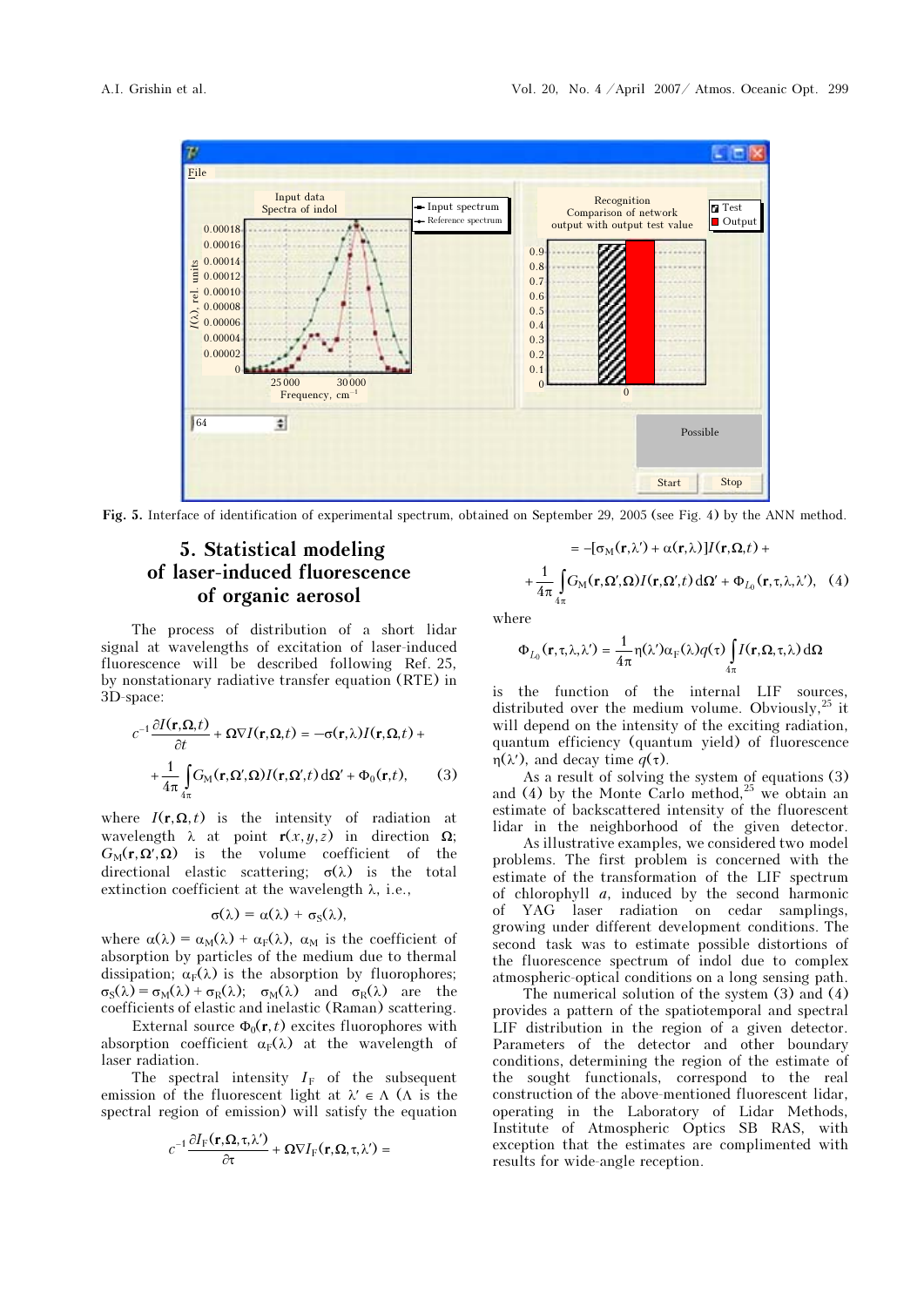All estimates are constructed in relative units, giving grounds to believe that the data for singly scattered signal exactly correspond to the lidar signal, described by the laser location equation. Actually existing multiple scattering distorts the signal, leading to biased estimate of the concentration of the sought fluorophore or even to its misidentification. As was noted earlier,<sup>31</sup> the integral quantum efficiency η(λ') was taken to be constant at the level 0.03 because of the absence of refined data. Average quenching time was assumed to be in the range 5.0–10.0 ns, which for the coarse time grid of the signal resolution has no marked effect.

Figure  $6a$  presents estimates of the spatially resolved spectra of LIF of chlorophyll  $a$  from the boundary layer of the homogeneous coniferous forest as functions of the penetration depth of the radar signal.

 We took as the initial LIF signal, free of the multiple scattering, the experimental LIF spectrum, recorded from the edge of the forest. We chose an example corresponding to normal feed conditions of cedar samplings (Fig. 6b). The effective extinction coefficient at the excitation wavelength  $\sigma(\lambda_1)$  was taken, as in Ref. 33, equal to  $0.2 \text{ m}^{-1}$ . For such a high optical density, the signal level of spatially resolved LIF rapidly drops. In order to estimate the transformation of the shape of the LIF spectrum, all curves in Fig. 6 are normalized to a single constant. It should be noted that the procedure of modeling of LIF process, proposed earlier,  $^{16}$  well reproduces the spectral curves of a complex shape. Other details of the Monte Carlo algorithms for imitation of the shortwave radiation transfer in the vegetation cover were discussed in Refs. 33 and 34.

Literature data suggest that presently, the wideangle means of recording: fibers, fast speed video cameras, and lidars with monochromators are actively used in practical spectrofluorometric studies. In this regard, Figure 7, by the example of LIF spectrum of indol, shows possible consequences of such recording of the spatially resolved LIF spectra.

Figure 7 presents examples of calculation of LIF spectra of indol, excited at  $\lambda_1 = 0.266 \,\mu\text{m}$ , for different angles of the detector field of view and optical densities of the environment. Spatially resolved LIF spectra are calculated at  $\sigma = 0.005$  m<sup>-1</sup> for the model of foggy haze, containing isotropically distributed fluorescence centers. The optical parameters of the medium for the model of polydisperse liquid droplet aerosol are taken from Ref. 35. The spectrally variable values of  $\sigma(\lambda)$  and scattering phase function were calculated in the process of simulation in the spectral region of emission  $\Lambda = 350 - 525$  nm with a step  $\Delta \lambda = 5$  nm.

 Transformation of the spectra in Fig. 7 reflects relative growth of intensity of the shortwave component of the fluorescent lidar (shift to blue part of spectrum). The transformation of the spectrum is due to increase of contribution of elastic multiple scattering of fluorescent radiation with growth of detector field of view:  $\varphi_d = 0.001$ ; 0.01745; and 0.087 rad. It should be noted that the maximum of curves in Fig. 7c, appearing in the shortwave part of



Fig. 6. Calculated LIF spectra of chlorophyll  $a$  from a homogeneous group of coniferous plants for different depths of signal arrival from distances: 5 (curve 2), 10 (curve 3), and 15 m (curve 4). The effective extinction coefficient σ = 0.2 m<sup>-1</sup>; acceptance angle is  $\varphi_d = 0.9$  mrad. Curve f shows model LIF spectrum, taken from experimental measurements (a). Also shown are experimental LIF spectra from a group of cedar saplings: normal feed conditions (curve  $\ell$ ) and anomalous conditions (curve 2) (b).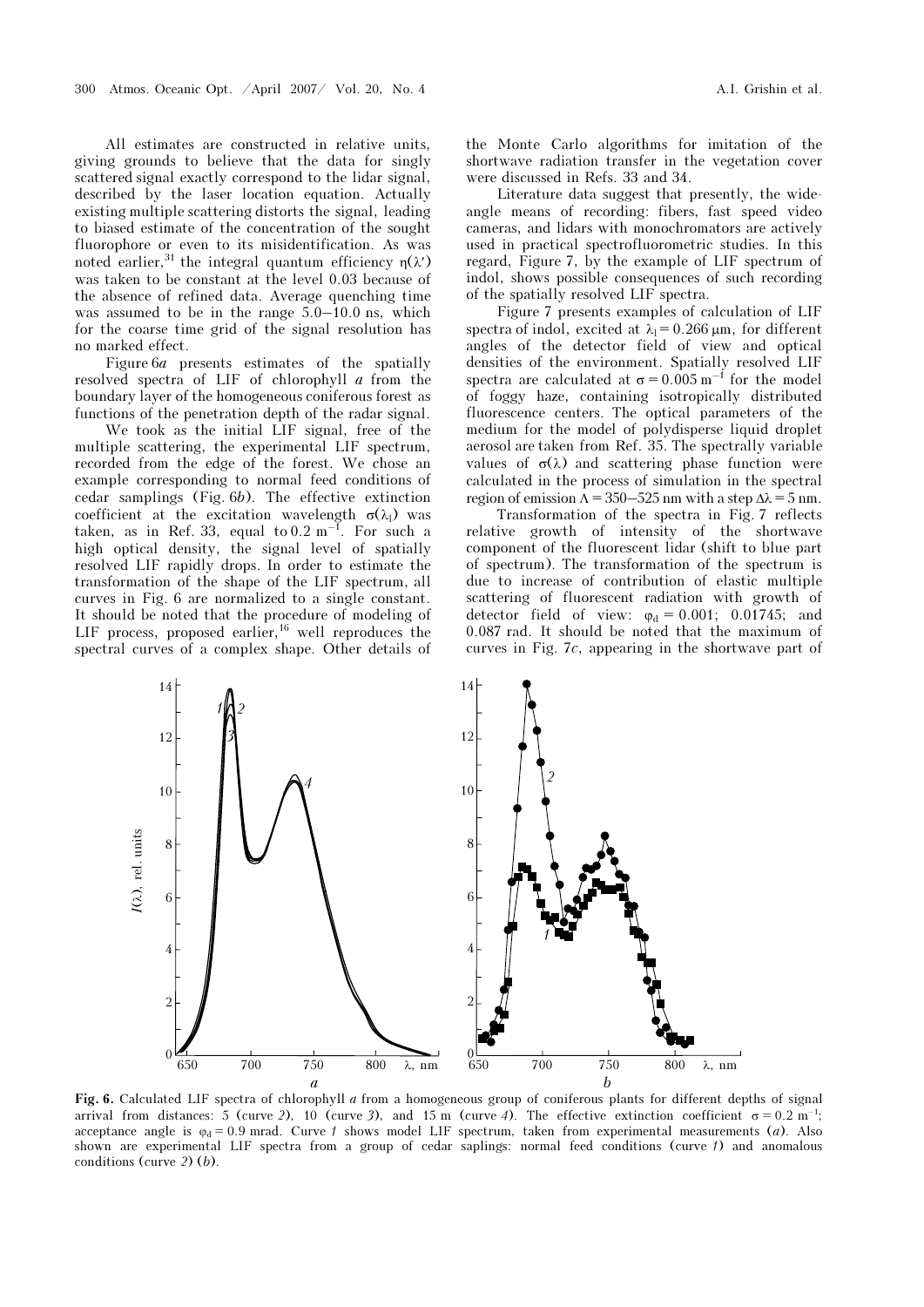

Fig. 7. Spatially resolved LIF spectra of indol for different detector field of view angles and for depths of signal arrival from distances: 50 (curve 1), 100 (curve 2), 150 (curve 3), 200 (curve 4), 250 (curve 5), and 300 m (curve 6). Extinction coefficient  $\sigma = 0.005$  m<sup>-1</sup>;  $\varphi_d = 0.001$  (*a*); 0.01745 (*b*); and 0.0874 rad (*c*).

the spectrum, is almost totally caused by multiple scattering signal and carries no useful information on the spectral character of LIF. Therefore, one should exercise caution relative to prospects of using wideangle systems of the optical detection in lidar systems.

### Conclusion

We have briefly analyzed the studies dealing with the use of the phenomenon of laser-induced fluorescence. A constructive description of a modified version of the fluorescent lidar is presented; it is designed for fast remote monitoring of vegetation cover under natural conditions. The lidar offers large functional capabilities owing to use of the second, third, and fourth harmonics of the solid-state YAG laser. We demonstrated the efficiency of fluorescent lidar for remote identification of certain typical forms of the organic aerosol, being the product of the processes of the secondary metabolism of wood plants. It is found that the spectral behavior of LIF well correlates with anomalous deviations of environmental conditions such as in the case of occurrence of aggressive chemical impacts.

In the framework of numerical Monte Carlo simulation, we studied possible distortions of the LIF spectra under conditions of the real turbid atmosphere. The estimates support the necessity of taking into account the multiple scattering background during the use of wide-angle receiving apertures. The limits of quantitative identification of the spectra are established on the basis of the method of artificial neural networks.

#### Acknowledgements

This work is supported by the Russian Foundation for Basic Research (the grant No. 07–05–00509).

#### References

1. R. Lacovicz, ed., Topics in Fluorescence Spectroscopy. Nonlinear and Two-Photons-Induced Fluorescence (Kluver Acad. Pub., New York, 2002), Vol. 5, 551 pp.

- 2. A. Harriman, Photochem. 32, 15–46 (2001).
- 3. K.Ya. Kondratyev and D.V. Pozdnyakov, Optical Properties of Natural Waters and Remote Sensing of Phytoplankton (Nauka, Leningrad, 1988), 183 pp.
- 4. F.E. Hoge and R.N. Swift, Appl. Opt. 20, 1191–1201 (1981).
- 5. M. Bristow, D. Nielson, D. Bundy, and R. Furtek, Appl. Opt. 20, 2889–2906 (1981).
- 6. J. Gelbwach and M. Birnbaum, Appl. Opt. 12, 2442– 2447 (1973).
- 7. C. Weitkamp, ed., Lidar: Range Resolved Optical Remote Sensing of the Atmospheric (Springer Science + Business Media Inc., Singapore, 2005), 451 pp.
- 8. P. Rairoux, H. Schillinger, S. Niedermeier, M. Rodrigues, and F. Ronneberger, Appl. Phys. 71, 573– 580 (2000).
- 9. Ch. Buehler, C.Y. Dong, P.T.C. So, T. French, and
- E. Gratton, Biophys. J. **79**, 536–549 (2000).<br>10. A. Clericetti. B. Calpini. E. Durieux. 10. A. Clericetti, B. Calpini, E. Durieux, and H. Van Bergh, Proc. SPIE 1714, 291–302 (1992).
- 11. A.M. Chehalyuk, F.E. Hoge, C.W. Wright, R.N. Swift,
- and J.K. Yungel, Photosynth. Res. 66, 35–56 (2000).
- 12. K.P. Gunter , H.-G. Dahn, and W. Ludeker, Remote
- Sens. Environ. 47, 10–17 (1994). 13. A. Ounis, Z.G. Cerovic, J.M. Briantais, and I. Moya, Remote Sens. Environ. 76, 3–48 (2001).